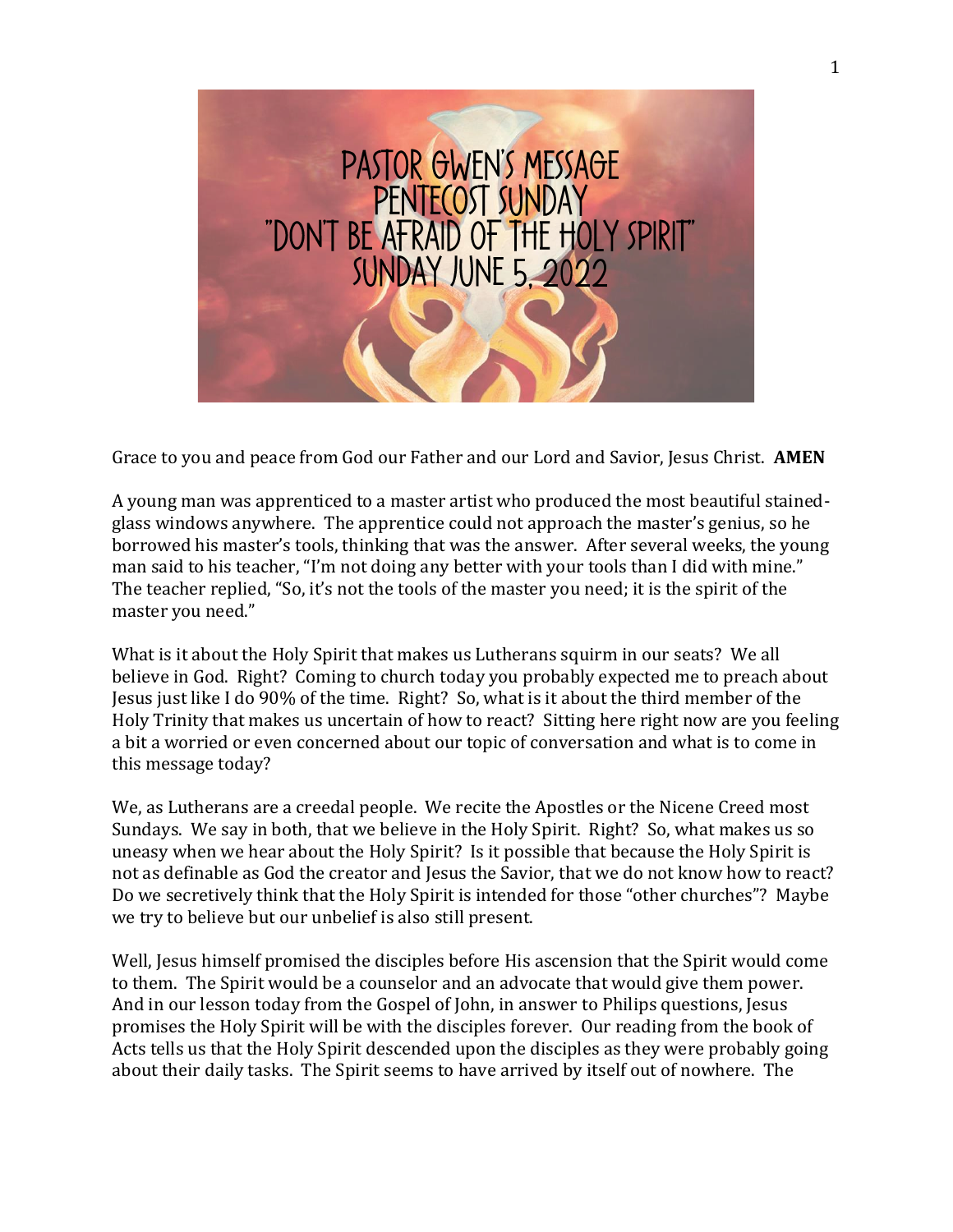Spirit came of His own free will. The disciples did not ask for it, but remember Jesus promised it. The Spirit came and filled the disciples with its power as Jesus had promised.

You see this is one of many promises that Jesus made that He kept. The Holy Spirit was now with these disciples as Jesus had promised. The disciples were now empowered with the Spirit of God to spread His word throughout the nations.

What an event that must have been, the Spirit of the Master, the Spirit of Jesus, came and entered the souls of the people on Pentecost and collided with their own spirits. Truly we all have our own spirits within us. Our spirit is the thing that drives us, empowers us, embarrasses us, frightens us, and causes trouble for us. It is in our DNA to have a spirit that is defiant, that takes pride in itself and wants to be in control. Our spirits want us to be independent and to watch out for me, myself, and I.

And folks, it is our spirits that the Holy Spirit comes to and wants to change. So, when you think of the valuable gift of the Holy Spirit that came on Pentecost, remember it is our human spirits that it will collide with. The Holy Spirit comes to us at our baptism as the first collision of souls. For many of us we were too young to understand the entry of the Holy Spirit in us. And today the Spirit of God comes to us over and over again in the bread and the wine of Holy Communion. The Holy Spirit comes to us today in the Word of God, the Scriptures. The Spirit is present as I speak these words to you this day.

As Jesus promised the Spirit will be with us always. He will continue to collide with our spirit of our souls to change them to His Spirit of love and kindness.

## It is like the following Aesop fable:

A tall straight fir tree which stood towering up in the forest was very proud of his height and dignity and despised the little shrubs which grew beneath him. One day a bramble asked him why he was so proud. "Because" replied the fir tree, "I look upon myself as the finest tree for the beauty of any in the forest. My top shots up toward the clouds, and my branches spread round in constant loveliness while you crawl on the ground, likely to be crushed by every animal that come near."

"All this may be true enough," replied the bramble, "but when the woods man has marked you for cutting down, and the ax comes to be applied to your root, I fancy you will wish that you could change places with me." The moral of the story is pride always goes before a fall!

And as humans we are filled with pride. And sometimes our pride manifests itself in an attitude that says we don't need God. But God has a different plan. He sends His Holy Spirit to squelch our pride and replace it with a Holy Spirit of love and mercy. After all we are God's precious children, and he does not want us to fall. But rather, God wants us to live in and through Him to receive his gracious gifts of forgiveness, abundant and eternal life.

A pastor once explained it this way: "Once in a while the Spirit comes. Sometimes he stings the soul, sometimes he sakes it, sometimes he troubles our conscious, something he soothes it, sometimes he heals our pain, sometimes he just helps us to endure it. He lifts